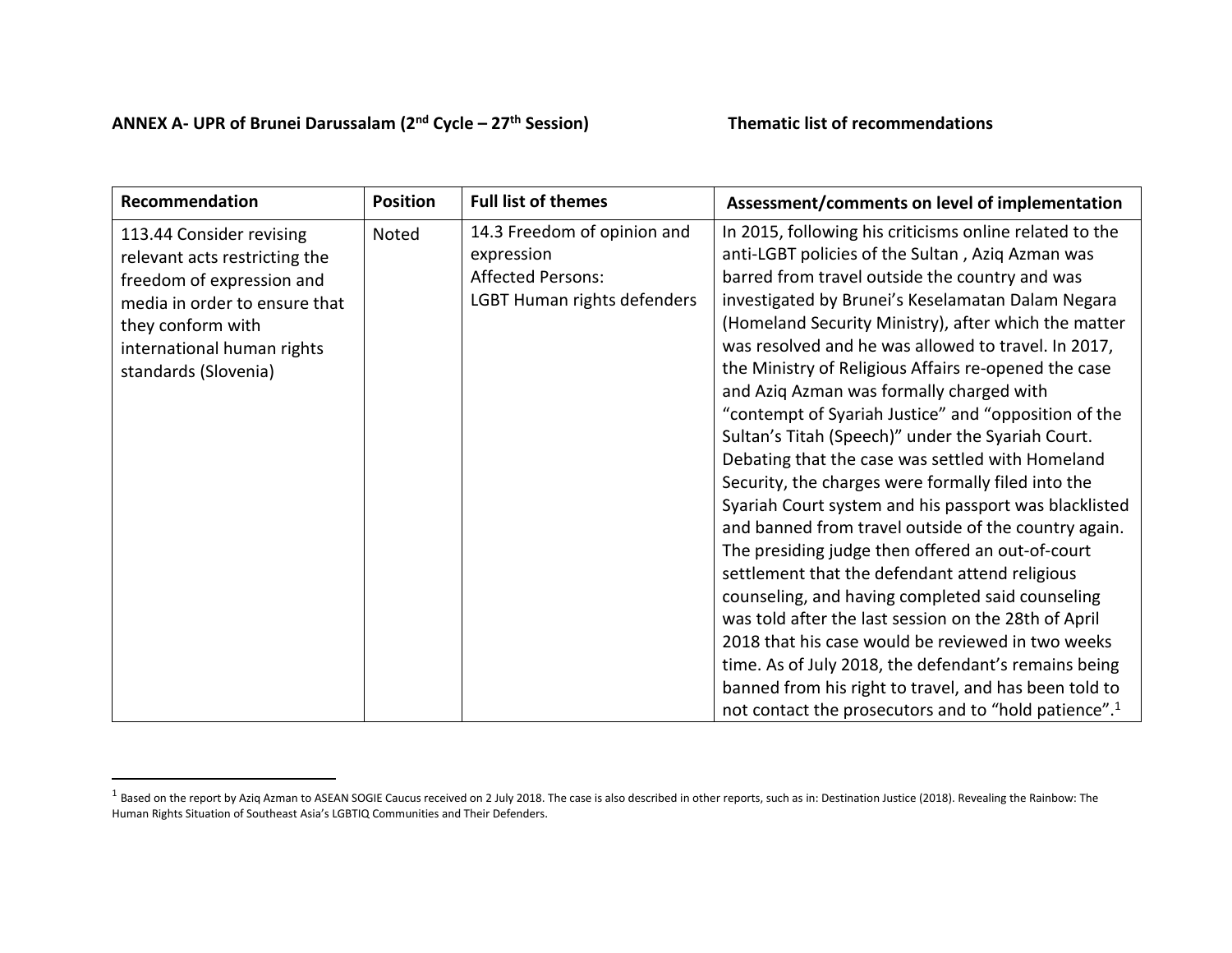| 113.69 Repeal or amend those | Noted | 8 Equality & non-        | In Brunei Darussalam, the Syariah Penal Code          |
|------------------------------|-------|--------------------------|-------------------------------------------------------|
| sections of the Penal Code   |       | discrimination           | of 2013 criminalizes consensual same-sex              |
| that prevent LGBT persons    |       | <b>Affected Persons:</b> | relations and gender non-conformity. The law          |
| from having equal rights     |       | <b>LGBT Persons</b>      | penalizes acts such as "liwat" or same sex            |
|                              |       |                          | between a man and another man; and                    |
| (Netherlands)                |       |                          | "musahaqah" defined as "physical activities           |
|                              |       |                          | between a woman and another woman. "Liwat"            |
|                              |       |                          | is defined as sexual intercourse between a man        |
|                              |       |                          | and another man or between a man and a                |
|                              |       |                          |                                                       |
|                              |       |                          | woman, other than his wife, done against the order    |
|                              |       |                          | of nature that is through the anus. The said          |
|                              |       |                          | criminal act is punishable by stoning or whipping     |
|                              |       |                          | with 100 strokes. "Musahaqah" refers to "physical     |
|                              |       |                          | activities between a woman and another woman          |
|                              |       |                          | which would amount to sexual acts if it is done       |
|                              |       |                          | between a man and a woman, other than                 |
|                              |       |                          | penetration". A person who committed                  |
|                              |       |                          | "musahaqah" will be penalized with imprisonment,      |
|                              |       |                          | fine of not more than 40,000 Brunei dollars, and      |
|                              |       |                          | whipping of not exceeding 40 strokes. Gender          |
|                              |       |                          | non-conformity is also penalized. Section 198 of      |
|                              |       |                          | the law criminalizes "any man who dresses and         |
|                              |       |                          | poses as a woman or any woman who dresses             |
|                              |       |                          | and poses as a man in any public place without        |
|                              |       |                          | reasonable excuse is guilty of an offence and is      |
|                              |       |                          | liable on conviction to a fine not exceeding \$1,000, |
|                              |       |                          | imprisonment for a term not exceeding 3 months        |
|                              |       |                          | or both."                                             |
|                              |       |                          |                                                       |
|                              |       |                          | It was reported that a person named Roslani Hj        |
|                              |       |                          | Metasan was arrested in the evening of 17 October     |